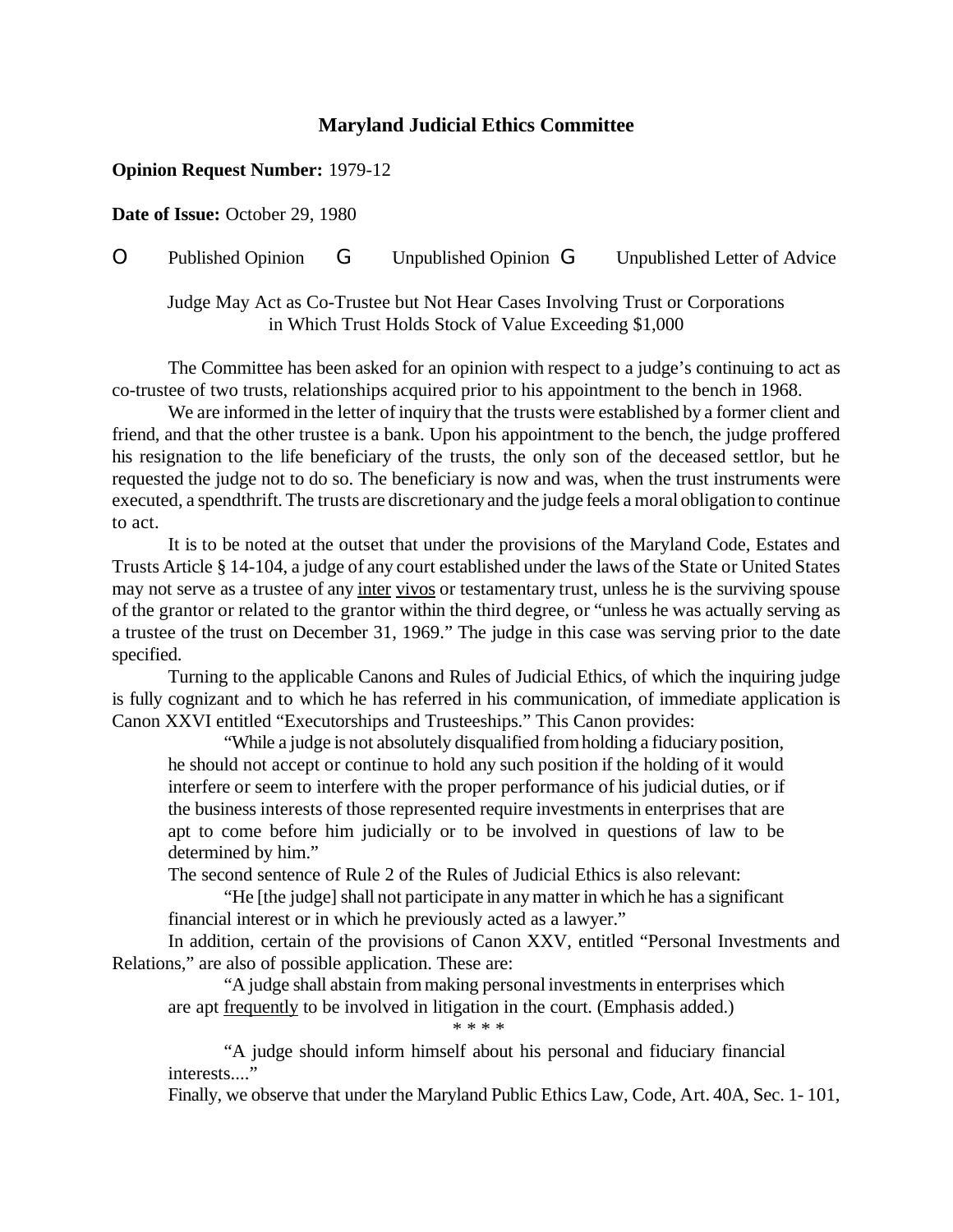## **Maryland Judicial Ethics Committee**

**Opinion Request Number:** 1979-12

**Date of Issue:** October 29, 1980

O Published Opinion G Unpublished Opinion G Unpublished Letter of Advice Page 2 of 3

et seq.<sup>\*</sup>, while a judge may not participate in any matter in which he has an "interest," Sec. 3-101<sup>\*\*</sup>, the statute specifically excludes "an interest held in the capacity of a personal representative, agent, custodian, fiduciary or trustee, unless the holder has an equitable interest therein." Sec.  $1-201(m)(1)$ .<sup>\*\*\*</sup> (Emphasis added.)

The Committee has reviewed the inquiry in two aspects ) the first relating to the propriety of the judge's continuing to act as co-trustee; and the second, absent any impropriety, pertaining to his participation or not in cases involving business entities in which the trust may have a stock or other ownership interest.

First, it is the conclusion of the Committee that there is no impropriety in his remaining as co-trustee. It is apparent from his letter that insofar as Canon XXVI is concerned, the retention of his position as a fiduciary does not involve any significant expenditure of his time, and certainly does not encroach upon his judicial time and performance of his judicial duties. We are also assured that nothing in the trust instruments nor the business interests of the beneficiaries "require[s] investments in enterprises that are apt to come before him judicially or to be involved in questions of law to be determined by him."

On the other hand, it is disclosed that the trusts do hold stock in corporations that are "occasionally" involved in litigationwhich does come before the judge and that it has been his custom either to disqualify himself or offer to do so in such situations. In this respect, attention is invited to [Opinion Request No. 1979-10 (unpublished)], issued subsequent to the date of this inquiry, which concerns itself generally with the question of stock ownership interests by a judge and contains a re-definition of "significant financial interest" as that phrase is employed in the portion of Rule 2 above quoted.

It is the opinion of the Committee that the judge should (a) disqualify himself in any case in which the trust or trusts of which he is a co-trustee may be a litigant, consent of counsel notwithstanding; and (b) disqualify himself in any case involving a business entity in which the trust or trusts may hold stock or other type of ownership representing a "significant financial interest" in the business entity, consent of counsel notwithstanding.

It is also our opinion that, in the spirit of the first portion of Canon XXV, above quoted, and in accordance with the views expressed by the Committee in [Opinion Request No. 1979-10 (unpublished)], if a business enterprise (or enterprises) in which the trusts have an interest, significant or not, becomes "frequently involved" in the future in litigation in his court, a serious questionwould arise as to the propriety of his remaining as a co-trustee. We are not prepared to conclude at this time

 \* As of editing date [July 10, 2006], recodified generally as Maryland Code, State Government Article, Title 15.

<sup>\*\*</sup> As of the editing date [July 10, 2006], Maryland Code, State Government Article, § 15-501.

<sup>\*\*\*</sup> As of the editing date [July 10, 2006], Maryland Code, State Government Article, § 15- $102(t)(2)(i)$ .